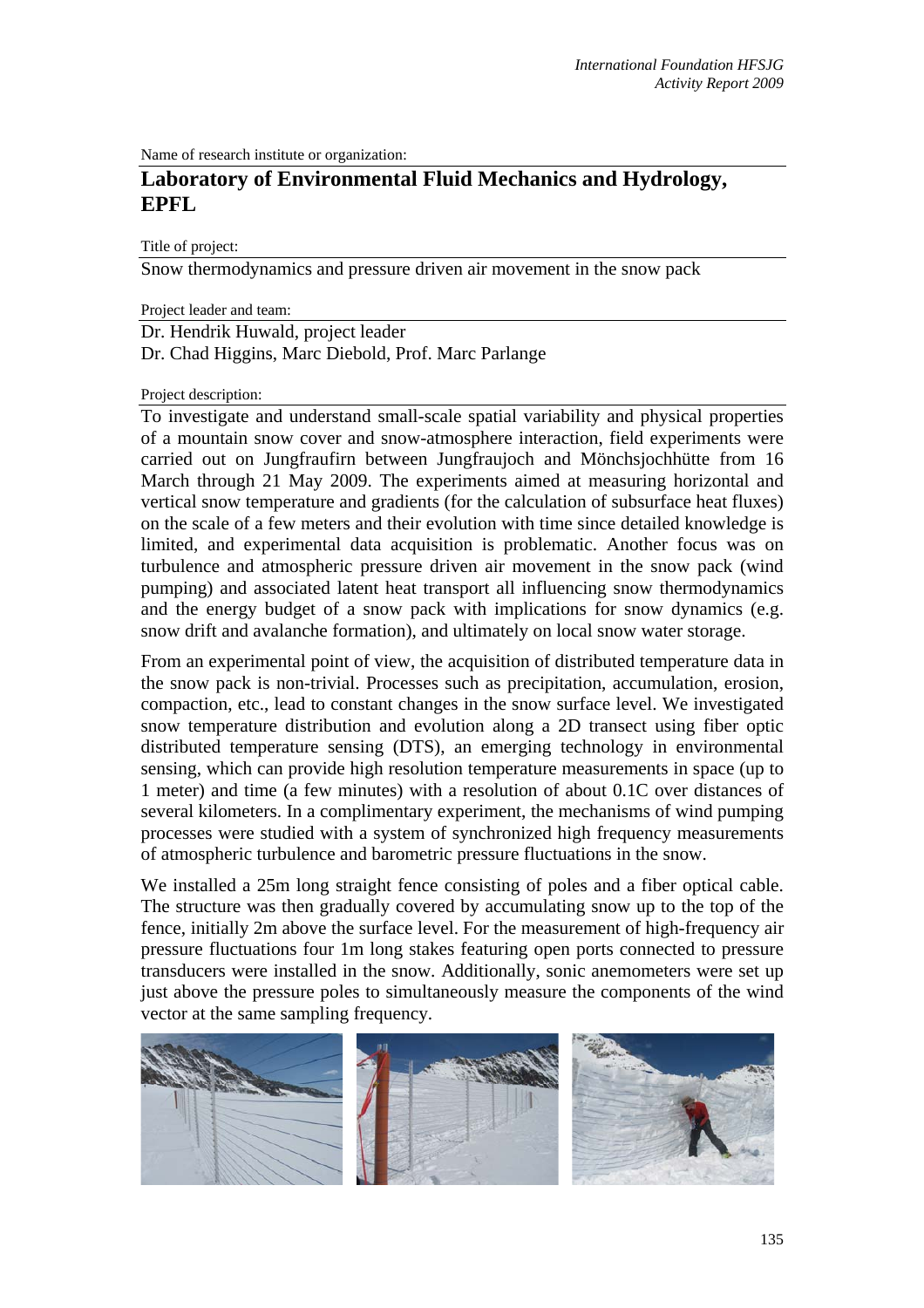

Figure: Different views of the temperature fence after installation and before removal.

a) 25m temperature fence – picture of the month 04/2009, www.ifjungo.ch ; b) detail

## **Experience and results:**

Innovative technology has been deployed for the first time in a unique configuration. The temperature fence yielded arrays of snow temperature at 1m horizontal, 10cm vertical, and 5min temporal resolution which were used for the calculation of gradients and ultimately heat fluxes in an x-z plain. Results from the wind pumping experiments suggest that pressure fluctuations penetrate deep into the snow and are function of the turbulence intensity. The intensity of the pressure fluctuations decreases with depth, naturally damped by the snow matrix. Some preliminary results are shown in the figures below:



Figure: Temperature transect and corresponding vertical conductive heat flux near the snow surface.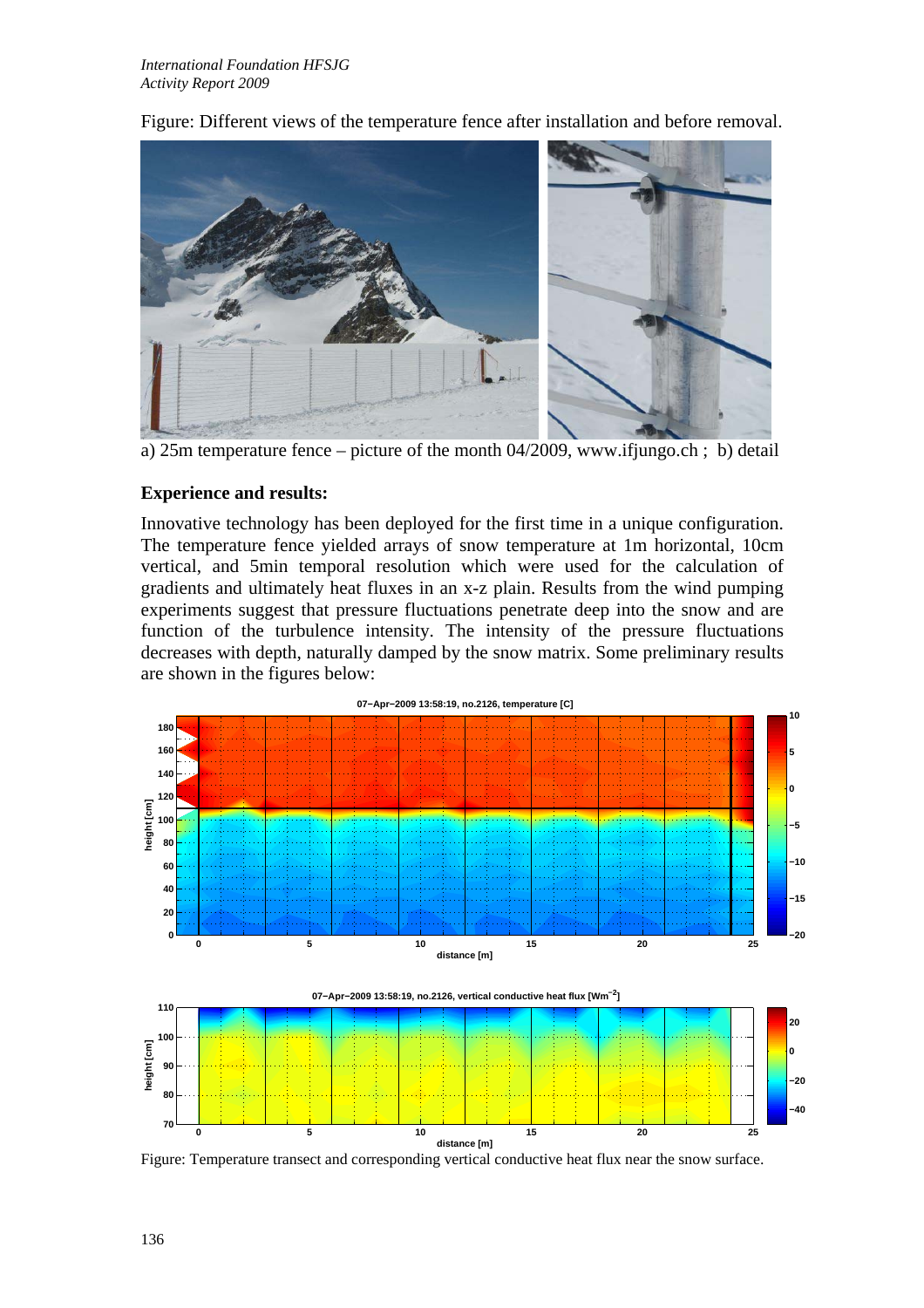*International Foundation HFSJG Activity Report 2009*



Figure: Setup of pressure poles and sonic anemometer. Example of power spectra at different depths.

### **Conclusions and lessons learned:**

The experimental designs were very challenging and had to demonstrate their proper functioning under difficult conditions. Both sensor systems survived the deployment period, however, some important issues have been noticed: The main problem of the temperature fence is the tensioning given the load and overburden pressure of accumulating snow resulting in sagging of the cable between fence poles. This has an undesired effect on the data and has to be resolved. As a consequence, registration (determination of the exact location of a data point in 2D transect) is a tedious and tricky problem. Concerning the pressure experiment, the main difficulty is the proper installation of the poles without creating gaps between the pole and the snow pack which could act as a shortcut for the propagation of pressure waves. Both setups have proven the feasibility of the respective experiment, and the field experiences will lead to an optimized sensor design, setup configuration, and installation.

#### Key words:

Snow physics, thermodynamics, snow temperature, heat conduction, wind pumping, near-surface atmospheric turbulence, small-scale variability, fiber optic distributed temperature sensing (DTS), novel measurement techniques, sensor development.

Internet data bases: http://eflum.epfl.ch

Collaborating partners/networks:

Prof. Scott W. Tyler, University of Nevada, Reno, NV Prof. John S. Selker, Oregon State University, Corvallis, OR Dr. Michael Lehning, SLF Davos

Scientific publications and public outreach 2009:

## **Conference papers**

Huwald, H., C.W. Higgins, E. Bou-Zeid, J.S. Selker, S.W. Tyler, M. Lehning, and M.B. Parlange, Snow/atmosphere interaction in the Swiss Alps, Workshop on Alpine Snow Research, Valtournenche, Valle d'Aosta, Italy, 3 December 2009, Invited talk.